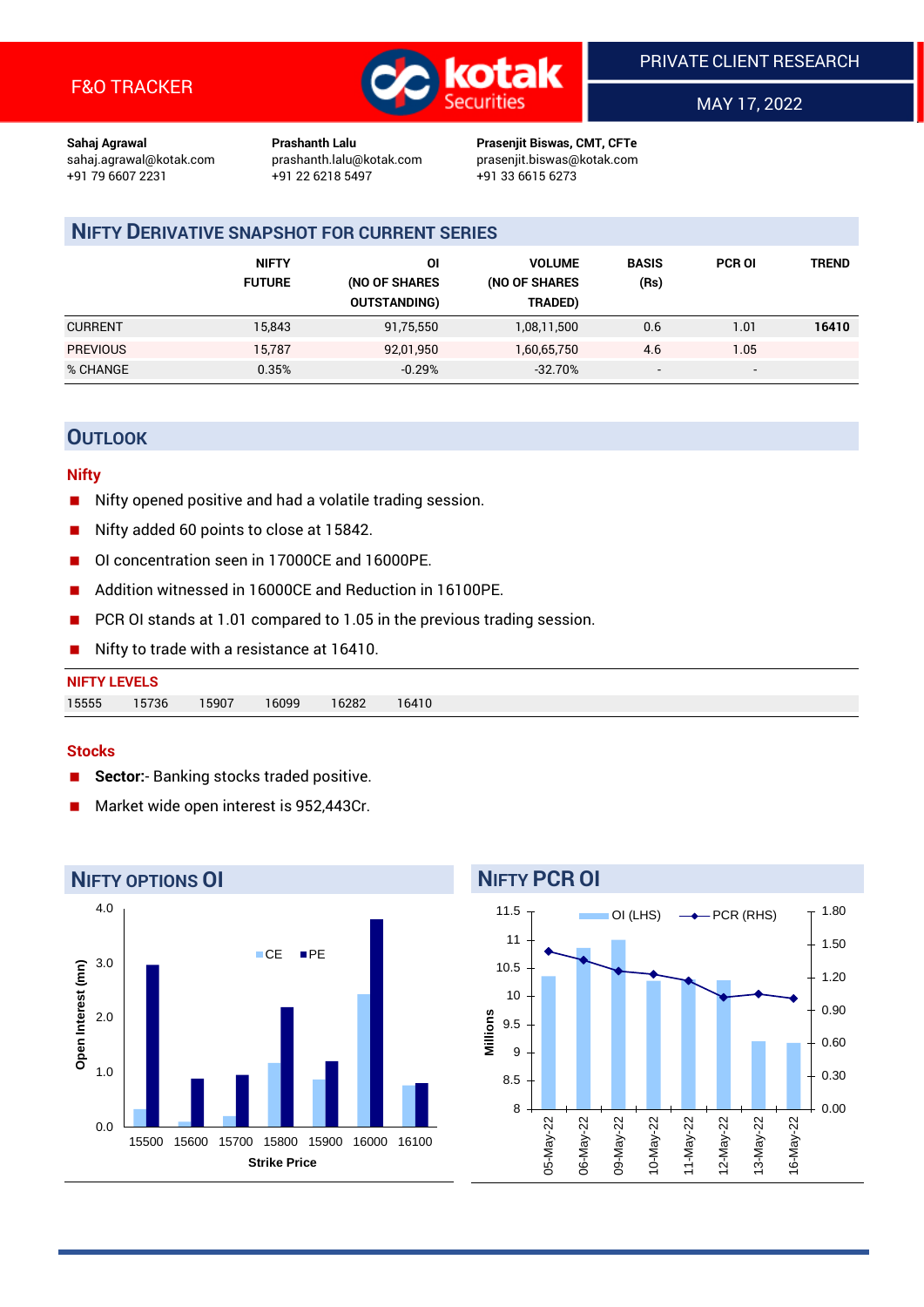# **FUTURE STATISTICS**

## **OI INCREASE**

| <b>SYMBOL</b>     | ΟI    | ΟI          | <b>PRICE CHG</b> |
|-------------------|-------|-------------|------------------|
|                   | (%)   | (SHARES)    | $(\%)$           |
| <b>HONAUT</b>     | 42.8% | 14,655      | $-5.7%$          |
| <b>LALPATHLAB</b> | 23.3% | 10,62,250   | $-3.5%$          |
| <b>METROPOLIS</b> | 21.0% | 4,55,800    | $-3.5%$          |
| <b>BAJAJFINSV</b> | 14.1% | 8,52,800    | 0.4%             |
| <b>ACC</b>        | 13.1% | 27,07,500   | 3.9%             |
| <b>EICHERMOT</b>  | 11.8% | 35.99.750   | 7.6%             |
| ABFRL             | 11.7% | 1,22,77,200 | 2.8%             |
| <b>IPCALAB</b>    | 8.1%  | 7,89,400    | 0.8%             |
| <b>CHAMBLFERT</b> | 7.5%  | 21,18,000   | $-1.6%$          |
| <b>BHARATFORG</b> | 6.3%  | 59.65.750   | 5.1%             |

| <b>OI DECREASE</b> |         |             |                  |
|--------------------|---------|-------------|------------------|
| <b>SYMBOL</b>      | ΟI      | ΟI          | <b>PRICE CHG</b> |
|                    | $(\%)$  | (SHARES)    | $(\%)$           |
| <b>GNFC</b>        | $-8.6%$ | 54,06,700   | 0.8%             |
| APOLLOTYRE         | $-8.3%$ | 1,11,78,000 | 4.8%             |
| <b>BALKRISIND</b>  | $-7.6%$ | 12,23,600   | 8.6%             |
| <b>ESCORTS</b>     | $-6.8%$ | 33,35,750   | 6.1%             |
| ABB                | $-5.8%$ | 3,30,500    | $-1.7%$          |
| AMBUJACEM          | $-5.5%$ | 4,67,43,000 | 2.5%             |
| <b>AARTIIND</b>    | $-4.0%$ | 30,91,450   | 0.9%             |
| <b>JKCEMENT</b>    | $-3.9%$ | 2,51,475    | 3.8%             |
| <b>INDIACEM</b>    | $-3.8%$ | 1,35,66,200 | 6.1%             |
| BEL.               | $-3.8%$ | 3,05,17,800 | 3.7%             |

# **CASH STATISTICS**

| <b>TOP VOLUMES</b> |                      |              |              |
|--------------------|----------------------|--------------|--------------|
| <b>SYMBOL</b>      | <b>TRADED SHARES</b> | <b>VALUE</b> | <b>CLOSE</b> |
|                    | (QTY)                | (IN LAKHS)   |              |
| AMBUJACEM          | 5,04,59,752          | 1,86,211     | 368          |
| <b>RELIANCE</b>    | 62,01,594            | 1,51,584     | 2,427        |
| <b>SBIN</b>        | 2,79,40,958          | 1,27,111     | 455          |
| <b>TATAMOTORS</b>  | 2,49,38,704          | 1,00,636     | 405          |
| <b>ACC</b>         | 33,04,245            | 73,526       | 2,196        |
| <b>TATASTEEL</b>   | 62,66,527            | 69,777       | 1.104        |
| <b>HDFCBANK</b>    | 49,02,178            | 63,783       | 1,305        |
| <b>ICICIBANK</b>   | 90,25,623            | 61,762       | 683          |
| KOTAKBANK          | 30,39,181            | 54.899       | 1.813        |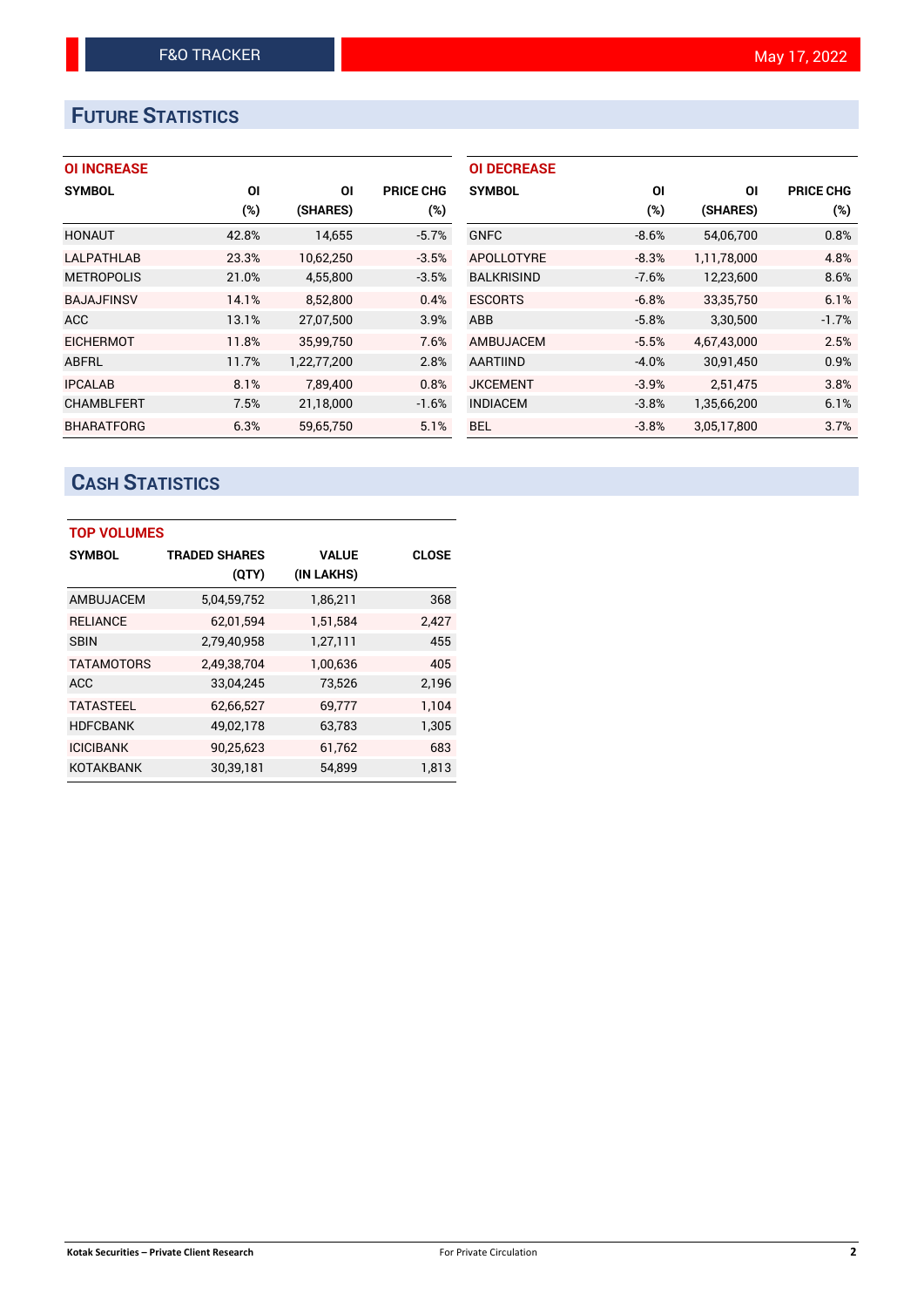# **OPTION STATISTICS**

## **SIGNIFICANT CALL OPEN INTEREST**

| <b>SYMBOL</b>     | <b>STRK</b>  | <b>OPTION</b> | <b>CLOSE</b> | <b>FUT</b>   | ΟI          |
|-------------------|--------------|---------------|--------------|--------------|-------------|
|                   | <b>PRICE</b> | <b>TYPE</b>   | (RS)         | <b>CLOSE</b> | (SHARES)    |
| ONGC              | 170          | <b>CE</b>     | 0.5          | 154          | 1,30,24,550 |
| <b>SBIN</b>       | 500          | <b>CE</b>     | 1.3          | 449          | 1,28,20,500 |
| <b>NTPC</b>       | 160          | СE            | 0.5          | 148          | 1,72,59,600 |
| <b>MARUTI</b>     | 8.000        | <b>CE</b>     | 12.6         | 7.244        | 5.41.600    |
| ONGC              | 165          | CЕ            | 0.9          | 154          | 84.46.900   |
| <b>COALINDIA</b>  | 190          | <b>CE</b>     | 0.5          | 172          | 66,15,000   |
| <b>TATAPOWER</b>  | 250          | <b>CE</b>     | 1.0          | 227          | 1,30,37,625 |
| <b>ITC</b>        | 265          | <b>CE</b>     | 1.4          | 250          | 1,33,28,000 |
| <b>ITC</b>        | 270          | <b>CE</b>     | 1.0          | 250          | 1,28,35,200 |
| <b>TATAMOTORS</b> | 450          | <b>CE</b>     | 1.7          | 406          | 98,15,400   |

### **SIGNIFICANT PUT OPEN INTEREST**

| <b>SYMBOL</b>     | <b>STRK</b><br><b>PRICE</b> | <b>OPTION</b><br>TYPE | CLOSE<br>(RS) | <b>FUT</b><br><b>CLOSE</b> | ΟI<br>(SHARES) |
|-------------------|-----------------------------|-----------------------|---------------|----------------------------|----------------|
| AMBUJACEM         | 350                         | PF                    | 1.3           | 369                        | 42,88,500      |
| <b>ACC</b>        | 2.200                       | <b>PE</b>             | 41.7          | 2.202                      | 2.42.750       |
| <b>TATAMOTORS</b> | 400                         | PF                    | 8.7           | 406                        | 59,53,650      |
| ACC               | 2.100                       | PF                    | 10.9          | 2.202                      | 2,16,500       |
| AMBUJACEM         | 360                         | PF                    | 3.5           | 369                        | 30,94,500      |
| <b>SBIN</b>       | 450                         | PF                    | 11.1          | 449                        | 33.07.500      |
| <b>TATAMOTORS</b> | 380                         | PF                    | 3.7           | 406                        | 40,39,875      |
| <b>TATAPOWER</b>  | 220                         | PF                    | 3.6           | 227                        | 44,92,125      |
| <b>EICHERMOT</b>  | 2.500                       | <b>PE</b>             | 25.7          | 2,617                      | 1,79,550       |
| ASIANPAINT        | 3,000                       | РE                    | 64.5          | 2,997                      | 2,68,200       |

| SIGNIFICANT CALL OPEN INTEREST ADDITION |              |               |             |        |              |  |  |  |
|-----------------------------------------|--------------|---------------|-------------|--------|--------------|--|--|--|
| <b>SYMBOL</b>                           | <b>STRK</b>  | <b>OPTION</b> | <b>OPEN</b> | OI CHG | <b>CLOSE</b> |  |  |  |
|                                         | <b>PRICE</b> | TYPE          | <b>INT</b>  | (%)    | (Rs)         |  |  |  |
| <b>VEDL</b>                             | 280          | <b>CE</b>     | 1,45,700    | 4600%  | 16.6         |  |  |  |
| <b>ABCAPITAL</b>                        | 90           | <b>CE</b>     | 2,81,600    | 3100%  | 7.2          |  |  |  |
| <b>BIOCON</b>                           | 320          | <b>CE</b>     | 2,57,600    | 2140%  | 7.1          |  |  |  |
| <b>ABCAPITAL</b>                        | 95           | <b>CE</b>     | 8,09,600    | 1433%  | 3.9          |  |  |  |
| <b>AUROPHARMA</b>                       | 550          | <b>CE</b>     | 1,31,250    | 600%   | 17.5         |  |  |  |
| <b>VEDI</b>                             | 290          | <b>CE</b>     | 7,92,050    | 572%   | 11.0         |  |  |  |
| <b>CONCOR</b>                           | 610          | <b>CE</b>     | 1,10,400    | 475%   | 19.7         |  |  |  |
| <b>ACC</b>                              | 2.280        | <b>CE</b>     | 1.04.500    | 443%   | 20.8         |  |  |  |
| AMBUJACEM                               | 375          | <b>CE</b>     | 22,36,500   | 350%   | 5.8          |  |  |  |
| <b>PFC</b>                              | 106          | <b>CE</b>     | 1.24.000    | 300%   | 2.3          |  |  |  |

| SIGNIFICANT PUT OPEN INTEREST ADDITION |              |               |             |        |              |  |  |
|----------------------------------------|--------------|---------------|-------------|--------|--------------|--|--|
| <b>SYMBOL</b>                          | <b>STRK</b>  | <b>OPTION</b> | <b>OPEN</b> | OI CHG | <b>CLOSE</b> |  |  |
|                                        | <b>PRICE</b> | <b>TYPE</b>   | <b>INT</b>  | $(\%)$ | (Rs)         |  |  |
| <b>ABCAPITAL</b>                       | 75           | <b>PE</b>     | 1,40,800    | 3100%  | 0.3          |  |  |
| <b>VEDL</b>                            | 230          | <b>PE</b>     | 2,29,400    | 2860%  | 1.1          |  |  |
| ABCAPITAL                              | 80           | <b>PE</b>     | 5,01,600    | 2750%  | 0.6          |  |  |
| ONGC                                   | 137          | <b>PE</b>     | 2,23,300    | 1833%  | 0.6          |  |  |
| <b>ACC</b>                             | 2,140        | <b>PE</b>     | 1,06,250    | 1474%  | 17.4         |  |  |
| ABCAPITAL                              | 90           | <b>PE</b>     | 18,43,600   | 622%   | 2.1          |  |  |
| <b>EICHERMOT</b>                       | 2,500        | <b>PE</b>     | 1,79,550    | 566%   | 25.7         |  |  |
| L&TFH                                  | 60           | <b>PE</b>     | 3,39,112    | 533%   | 0.2          |  |  |
| <b>ACC</b>                             | 2,200        | <b>PE</b>     | 2,42,750    | 475%   | 41.7         |  |  |
| <b>BANKBARODA</b>                      | 92           | <b>PE</b>     | 2,92,500    | 400%   | 0.7          |  |  |
| ABCAPITAL                              | 85           | <b>PE</b>     | 6,60,000    | 400%   | 1.1          |  |  |

#### **PUT OPTION VOLUMES**

| <b>CALL OPTION VOLUMES</b> |              |               |                  |              |  |  |  |  |
|----------------------------|--------------|---------------|------------------|--------------|--|--|--|--|
| <b>SYMBOL</b>              | <b>STRK</b>  | <b>OPTION</b> | <b>CONTRACTS</b> | <b>CLOSE</b> |  |  |  |  |
|                            | <b>PRICE</b> | <b>TYPE</b>   |                  | (Rs)         |  |  |  |  |
| <b>RELIANCE</b>            | 2,500        | <b>CE</b>     | 22,839           | 23.1         |  |  |  |  |
| <b>SBIN</b>                | 460          | <b>CE</b>     | 18,293           | 6.4          |  |  |  |  |
| AMBUJACEM                  | 380          | <b>CE</b>     | 17,741           | 4.5          |  |  |  |  |
| AMBUJACEM                  | 370          | <b>CE</b>     | 17.157           | 7.6          |  |  |  |  |
| <b>RELIANCE</b>            | 2.460        | <b>CE</b>     | 15.409           | 37.9         |  |  |  |  |
| <b>RELIANCE</b>            | 2,600        | <b>CE</b>     | 14,328           | 6.7          |  |  |  |  |
| <b>SBIN</b>                | 450          | <b>CE</b>     | 13,907           | 10.4         |  |  |  |  |
| <b>ACC</b>                 | 2,300        | <b>CE</b>     | 13,292           | 17.5         |  |  |  |  |
| <b>SBIN</b>                | 500          | <b>CE</b>     | 12,903           | 1.3          |  |  |  |  |
| AMBUJACEM                  | 400          | СE            | 12.875           | 1.7          |  |  |  |  |

| 11011 Y QLU11U    |              |               |                  |              |
|-------------------|--------------|---------------|------------------|--------------|
| <b>SYMBOL</b>     | <b>STRK</b>  | <b>OPTION</b> | <b>CONTRACTS</b> | <b>CLOSE</b> |
|                   | <b>PRICE</b> | <b>TYPE</b>   |                  | (Rs)         |
| <b>RELIANCE</b>   | 2,400        | <b>PE</b>     | 12,438           | 34.1         |
| <b>TATAMOTORS</b> | 400          | <b>PE</b>     | 11,832           | 8.7          |
| <b>TATASTEEL</b>  | 1,100        | <b>PE</b>     | 10.141           | 30.5         |
| AMBUJACEM         | 350          | <b>PE</b>     | 9.137            | 1.3          |
| <b>SBIN</b>       | 450          | <b>PE</b>     | 8,995            | 11.1         |
| AMBUJACEM         | 360          | <b>PE</b>     | 8,810            | 3.5          |
| <b>ASIANPAINT</b> | 3,000        | <b>PE</b>     | 8,688            | 64.5         |
| <b>SBIN</b>       | 440          | <b>PE</b>     | 8,394            | 6.9          |
| <b>RELIANCE</b>   | 2.440        | <b>PE</b>     | 8,246            | 51.2         |
| <b>INFY</b>       | 1,500        | <b>PE</b>     | 7.949            | 33.1         |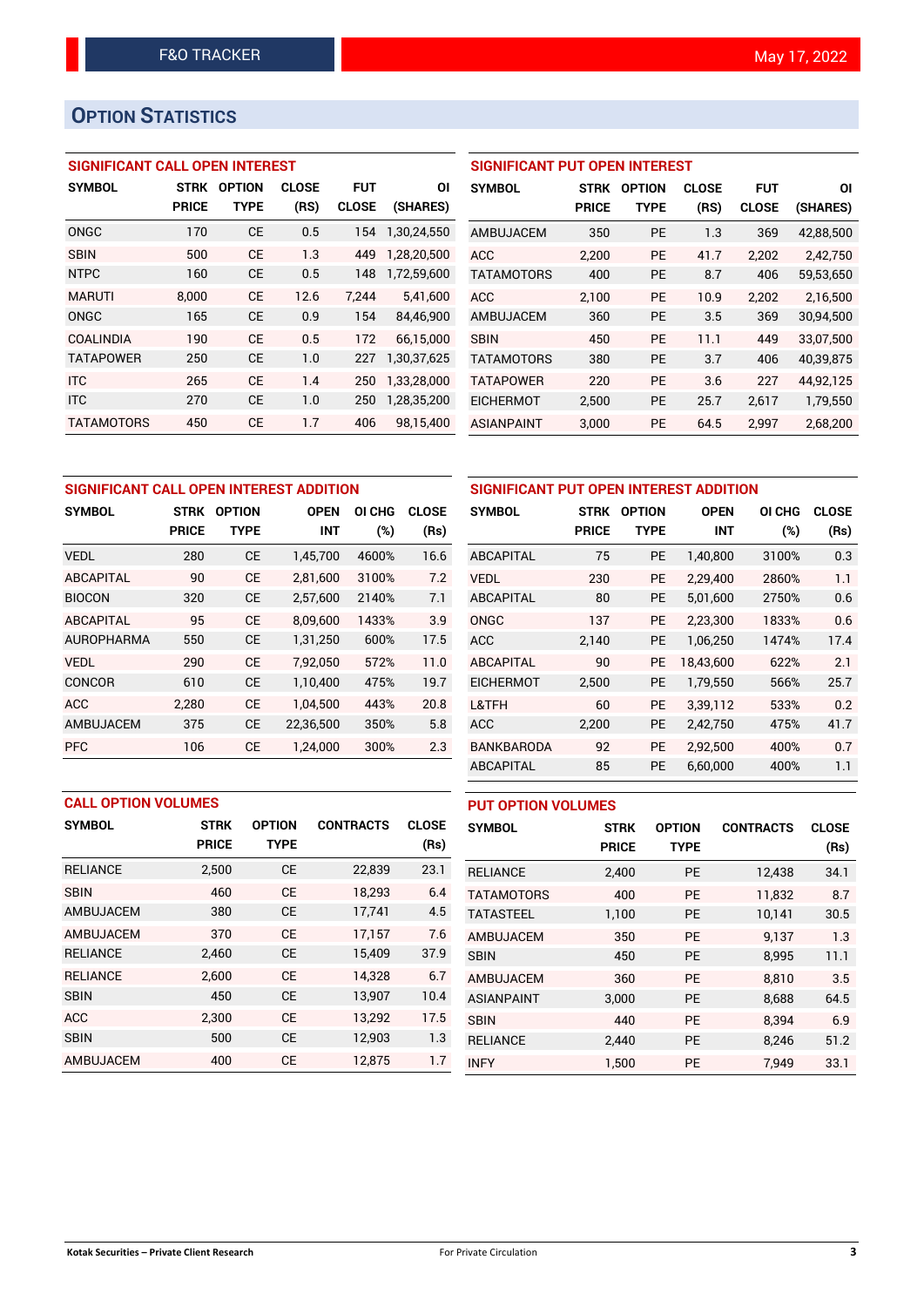#### **RATING SCALE (PRIVATE CLIENT GROUP)**

- **BUY**  Stock/Index looks strong from the expiry/near term perspective and is expected to gain on the basis of technical and/or derivative parameters. Time frame is minimum of current expiry and in certain cases extend to the next series depending on the stock behaviour. Strict stop loss needs to be adhered to for every buy/long recommendation given.
- **SELL** Stock/Index looks weak from the expiry/near term perspective and is expected to gain on the basis of technical and/or derivative parameters. Time frame is minimum of current expiry and in certain cases extend to the next series depending on the stock behaviour. Strict stop loss needs to be adhered to for every sell/short recommendation given.

#### **FUNDAMENTAL RESEARCH TEAM (PRIVATE CLIENT GROUP)**

**Shrikant Chouhan Arun Agarwal Amit Agarwal, CFA Hemali Dhame** shrikant.chouhan@kotak.com arun.agarwal@kotak.com agarwal.amit@kotak.com Hemali.Dhame@kotak.com +91 22 6218 5408 +91 22 6218 6443 +91 22 6218 6439 +91 22 6218 6433

Metals & Mining, Midcap Pharmaceuticals Pharmaceuticals Research Associate Support Executive<br>
iatin.damania@kotak.com purvi.shah@kotak.com rini.mehta@kotak.com k.kathirvelu@kotak.com jatin.damania@kotak.com

**Sumit Pokharna** Pankaj Kumar<br>Oil and Gas, Information Tech Construction, Q sumit.pokharna@kotak.com pankajr.kumar@kotak.com +91 22 6218 6438 +91 22 6218 6434

**Jatin Damania Purvi Shah Rini Mehta K. Kathirvelu**

Construction, Capital Goods & Midcaps

Transportation, Paints, FMCG

+91 22 6218 6440 +91 22 6218 6432 +91 80801 97299 +91 22 6218 6427

#### **TECHNICAL RESEARCH TEAM (PRIVATE CLIENT GROUP)**

**Shrikant Chouhan Amol Athawale Sayed Haider** [shrikant.chouhan@kotak.com](mailto:shrikant.chouhan@kotak.com) [amol.athawale@kotak.com](mailto:amol.athawale@kotak.com) Research Associate +91 22 6218 5408 +91 20 6620 3350 [sayed.haider@kotak.com](mailto:sayed.haider@kotak.com)

+91 22 62185498

#### **DERIVATIVES RESEARCH TEAM (PRIVATE CLIENT GROUP)**

+91 79 6607 2231 +91 22 6218 5497 +91 33 6615 6273

**Sahaj Agrawal Prashanth Lalu Prasenjit Biswas, CMT, CFTe** [prasenjit.biswas@kotak.com](mailto:prasenjit.biswas@kotak.com)